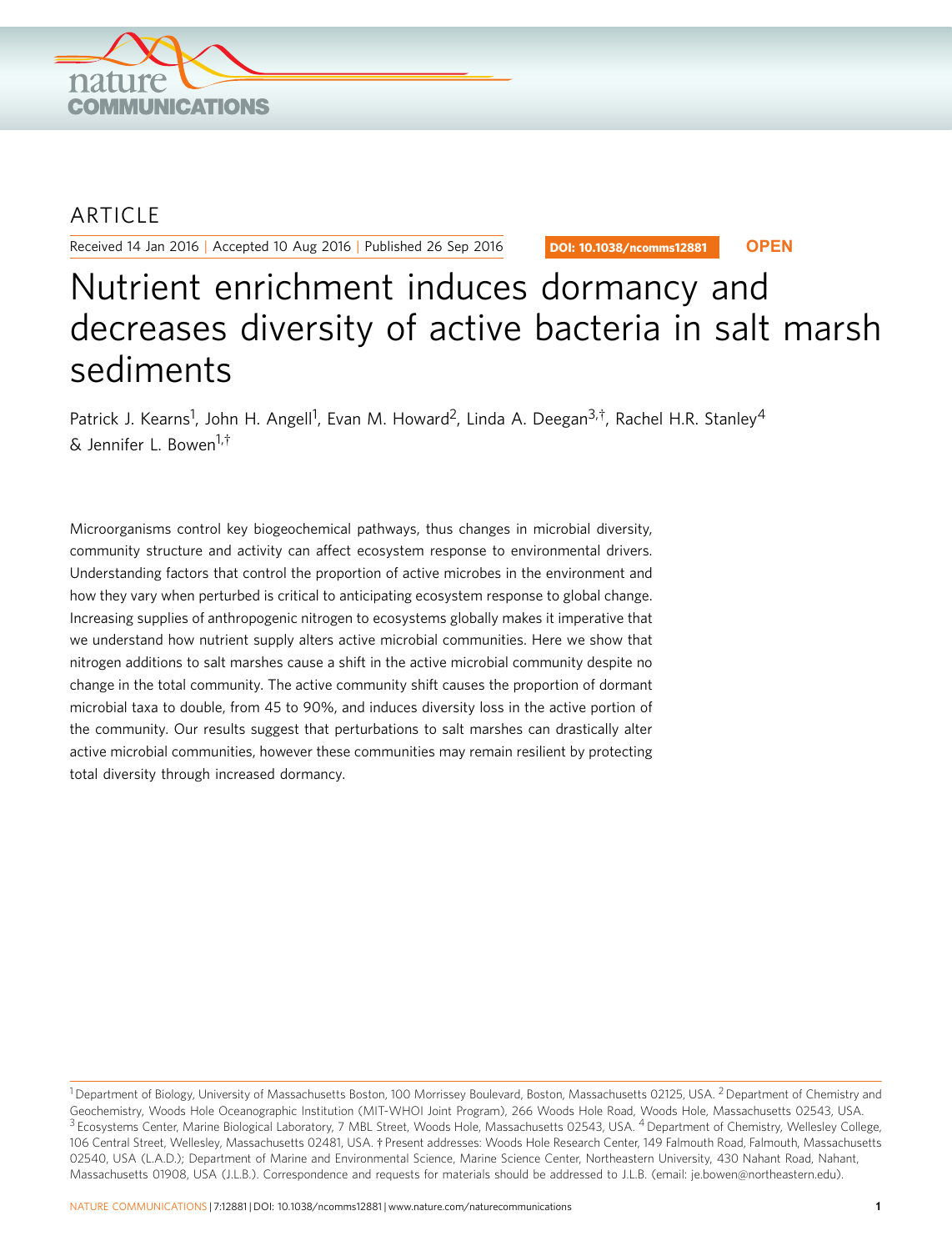uman activities have increased the amount of reactive<br>nitrogen (N) in the biosphere. Excess bioavailable<br>N entering ecosystems can elicit many deleterious effects<sup>1</sup>,<br>including decreased biodiversity<sup>2,3</sup> Numerous studies nitrogen (N) in the biosphere. Excess bioavailable including decreased biodiversity<sup>2,3</sup>. Numerous studies have indicated the important coupling between biodiversity and ecosystem function<sup>4</sup>, though the emphasis is typically on macro-organismal diversity. Microorganisms, however, exert strong controls over ecosystems through the mediation of key biogeochemical cycles, including the N cycle. Despite their importance to ecosystem function, the relationship between microbial community composition, diversity and ecosystem function is not clearly elucidated<sup>5</sup>. Resolving the responses of microbial communities, in particular the active taxa that maintain ecosystem function, is essential for predicting how ecosystems will respond to global changes such as increased anthropogenic N supply.

Analysis of the 16S rRNA gene, which is commonly used to assess bacterial community structure, accounts for all cells, including cells that are active, dormant and recently dead, as well as extracellular DN[A6.](#page-7-0) Relic DNA from dead cells has been shown to mask ecologically important patterns in soil environments<sup>[7](#page-7-0)</sup>. A large number of dormant or inactive cells might also mask shifts in the active microorganisms that are responsible for critical ecosystem services. Dormancy has been described as a bet-hedging strategy where microbes enter a low metabolic or inactive state when they encounter unfavourable environmental conditions<sup>8</sup>. Microbes can persist in this state until environmental conditions favour their successful growth. Molecular analyses suggest that dormant microbial taxa can account for  $\sim$  20–50% of the microbial community depending on the ecosystem and the heterogeneity of the environment<sup>8</sup>. It is unclear how high proportions of dormant taxa affect microbial function, however, dormancy acts as a genomic reservoir allowing for the preservation of genetic diversity in the presence of unfavourable conditions, and may therefore provide an important long-term strategy for maintaining ecosystem function in the face of environmental perturbations<sup>[8](#page-7-0)</sup>.

One such perturbation, coastal nutrient supply, especially by nitrogen (N) in the form of nitrate  $(NO<sub>3</sub><sup>-</sup>)$ , has resulted in salt marshes being one of the most nutrient-enriched ecosystems in the world, with some systems experiencing nutrient enrichment  $>$  500 kg N per km per year<sup>[9](#page-7-0)</sup>. Salt marsh area has significantly declined across the globe and recent evidence suggests that excess nutrients accelerate marsh collapse<sup>10</sup>. Nutrient-induced loss of marsh area is hypothesized to occur through a decrease in belowground plant biomass and an increase in belowground bacterial respiration, resulting in decreased stability of the marsh edge and loss of marsh area. However, evidence from 16S rRNA gene analysis suggests that N-enrichment has a minimal effect on salt marsh sediment total bacterial community structure<sup>11</sup>. The lack of response in the total bacterial community is surprising given the observed shifts in biogeochemical function and respiration as a result of nutrient enrichment<sup>[12,13](#page-7-0)</sup> and additional work that clearly connects changes in ecosystem function with changes in bacterial community structure<sup>14</sup>.

We hypothesize that the apparent lack of bacterial community response to N-enrichment is a result of a high degree of bacterial dormancy in salt marsh sediments and that the active community of bacteria will shift in response to increased N supply. Salt marsh sediments are highly dynamic habitats, where microorganisms are exposed to variable light, oxygen, salinity, water, carbon and nutrients that can change in minutes to hours. Because of these widely changing conditions, we predict that dormant taxa may account for a substantial portion of the microbial community in marsh sediments. We hypothesize that excess N will favour a small number of taxa that are able to respond to increased

N availability and ultimately result in an increase in the portion of dormant cells.

Here we test our hypotheses by using analysis of the 16S rRNA gene and the gene product, 16S rRNA, to assess the response of the total and active microbial communities, respectively, to N-enrichment. Further, we quantified the extent of bacterial dormancy in salt marsh sediments and the effect of nutrient enrichment on active bacterial diversity. Although the relative abundance of 16S rRNA cannot be used as an exact proxy for bacterial growth<sup>[15](#page-7-0)</sup> it does indicate cells that have the potential for growth and cells that are metabolically active, though perhaps not dividing<sup>16</sup>. We examined the effect of experimental long-term nutrient enrichment $10,13,17$  on these communities in low and high marsh habitats in a New England salt marsh located at the Plum Island Ecosystems Long-Term Ecological Research Site. Our long-term experimental marsh has been enriched with 70  $\mu$ M nitrate on the incoming tides seasonally since 2004. Another marsh that we sampled was enriched for 1 year in 2005 and again from 2009 to 2015. In each year enriched marshes received 15-fold more N than reference marshes $^{13,17}$  $^{13,17}$  $^{13,17}$ .

New England salt marshes are tidal grasslands characterized by low and high marsh habitats that receive different amounts of tidal flooding. Low marsh is dominated by the tall ecotype of Spartina alterniflora and is flooded on every semi-diurnal tide. The low marsh habitat receives considerably more N delivered by tidal water than the high marsh, which is dominated by Spartina patens and is flooded by only 30% of high tides<sup>[17](#page-7-0)</sup>. We collected triplicate sediment samples from both habitats monthly in each marsh (May–October; 2005, 2006, 2013 and 2014) to examine short-term and long-term trajectories in community structure and activity. After extracting DNA and RNA, we amplified and sequenced the 16S rRNA gene and 16S rRNA to describe the total and active bacterial communities. To examine how changes in the active microbial community might translate to ecosystem scale processes we also measured whole ecosystem metabolism by examining dissolved oxygen concentrations in creek water of one enriched and one reference creek. Our results indicate that nutrient enrichment increases the proportion of dormant cells in salt marsh sediments and markedly decreases the diversity of active bacterial taxa despite no shifts in the total community as a result of this environmental perturbation. These results suggest that salt marsh microbial communities are resilient to perturbation through the maintenance of a robust community of dormant taxa that can respond to environmental change.

#### Results

Total and active community composition. Our results revealed a sharp division between the active and total microbial communities, suggesting the structure of the active community does not reflect the total community [\(Fig. 1a,](#page-2-0) permutational multivariate analysis of variance (PERMANOVA)<sup>18</sup>;  $F = 19.43$ ,  $P < 0.001$ ). There was no significant effect of N-enrichment on total community structure ([Fig. 1b](#page-2-0);  $P > 0.67$ ) or diversity (Supplementary Fig. 1;  $P > 0.43$ , although we found a significant effect of habitat on total bacterial community structure  $(F = 19.51, P < 0.001)$ . These results extend previous findings that the total salt marsh bacterial community is resistant to perturbation by nutrient enrichment $11$  and indicate that this resistance has persisted despite a decade of N-enrichment. In addition, our results demonstrate a surprisingly low amount of variability in the total microbial community, suggesting longterm stability of sediment communities despite perturbations, a phenomenon that was also observed in other New England marshes receiving excess nutrients for over 40 years $^{11}$  $^{11}$  $^{11}$ .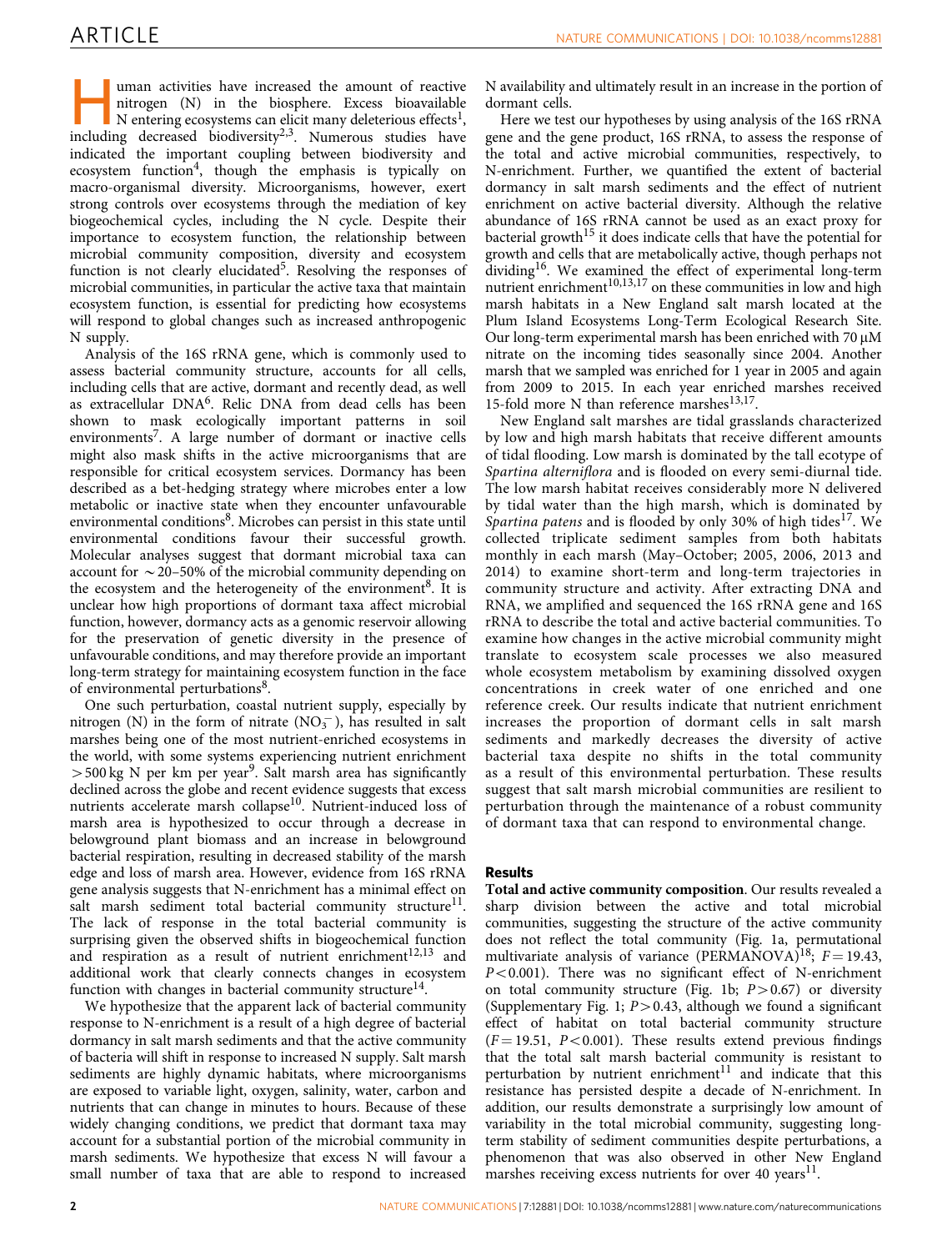<span id="page-2-0"></span>

Figure 1 | Fertilization alters active microbial community composition but not total microbial community composition. Principal coordinate analysis (PCoA) of weighted UniFrac similarity illustrating significant differences between total and active communities (a; PERMANOVA;  $F = 19.43$ ,  $P < 0.001$ ), but no significant difference as a result of fertilization on the total community (b) as assessed by the 16S rRNA gene ( $P > 0.67$ ). By contrast there was a significant effect of fertilization on the active community (c) assessed by 16S rRNA ( $F = 7.75$ ,  $P < 0.01$ ). These data derive from samples collected within 1 m of a permanent transect line that bisected two marsh habitats in four marsh creeks and were collected monthly from May to October in 2005, 2006, 2013 and 2014 ( $N = 192$ ). Fert, Fertilized; Ref, reference.

Analysis of the potentially active bacterial community shows a markedly different pattern than the total bacterial community and indicates that long-term nutrient enrichment spatiotemporally standardizes the active community, overriding the importance of both habitat and season as structuring forces (Fig. 1c). In reference marshes, habitat (PERMANOVA;  $P < 0.01$ ,  $F = 9.05$ ) and seasonality ( $P < 0.03$ ,  $F = 24.24$ ) structured active bacterial communities and these patterns were repeatable over a decade. Active bacterial communities in N-enriched marshes (Fig. 1c), however, were significantly different from reference marshes and were no longer influenced by habitat-specific factors (Fig. 1c;  $P<0.001$ ,  $F = 7.75$ ). Further, the seasonal patterns in the active microbial community were initially present in the early years of fertilization (Fig. 1c), however, after a decade of fertilization these patterns were no longer present.

Changes in dormancy and diversity. To assess the role of dormancy we calculated the proportion of dormant taxa in each sample using the 16S rRNA:16S rRNA gene ratio and defining any taxon with a ratio  $\leq 1$  as dormant<sup>19</sup>. There are caveats to this approach<sup>[15](#page-7-0)</sup>, so to ensure our interpretation was robust, we also increased the ratio required from a ratio of one to a ratio of 50. ([ref. 20](#page-7-0); Supplementary Fig. 2). Regardless of the ratio threshold we used to define dormancy (Supplementary Fig. 2), the results show a consistent pattern that the dormant taxa in N-enriched sediments accounted for a significantly higher proportion of the bacterial community than in reference sediments ([Fig. 2a](#page-3-0); analysis of variance (ANOVA),  $P < 0.001$ ,  $F = 41.94$ ). Dormant taxa remained  $\sim 45%$  of the community in reference sediments ([Fig. 2a](#page-3-0)) but in N-enriched sediments the proportion of dormant taxa increased over time [\(Fig. 2a\)](#page-3-0) to  $\sim$  90% of the community after a decade of N-enrichment.

The increase in dormancy corresponded to a decrease in potentially active bacterial diversity. Reference marsh sediments showed no temporal trends in Shannon Diversity and displayed significantly higher active diversity than N-enriched sediments ([Fig. 2b,c](#page-3-0);  $F = 12.49$ ,  $P < 0.01$ ). Furthermore, bacterial communities in N-enriched S. alterniflora displayed a significant loss in active diversity over time  $(P<0.001, F = 12.43;$  [Fig. 2b\)](#page-3-0). By contrast, although active diversity in S. patens appears to decrease over time [\(Fig. 2c\)](#page-3-0), the variation in diversity was higher and the decrease was not significant. The greater response observed in the low marsh S. alterniflora habitat likely results from the fact that it is inundated for a longer period of time than S. patens and therefore receives a greater  $\tilde{N}$  supply<sup>17</sup>.

Taxonomic compositional changes. Owing to the observed sharp decline in active bacterial diversity, we assessed which taxa responded to N-enrichment by examining the ratio of 16S rRNA to the 16S rRNA gene  $+1$  [\(Fig. 3\)](#page-4-0). Implicit in this calculation is the assumption that if a sequence is present in the 16S rRNA of a sample it must also be present at least one time on the 16S rRNA gene, but was not detected due to incomplete sequencing. Three of the five most abundant bacterial orders we identified (Desulfobacterales, unclassified Cyanobacteria and Oscillatoriales) had considerably higher ratios in N-enriched compared with reference marshes. Despite having a few taxa with very high 16S rRNA:16S rRNA gene ratios, N-enriched marshes contained fewer abundant active taxa ( $n = 23$ ) than nearby reference marshes ( $n = 41$ ). Furthermore, N-enriched marshes contained a long tail of taxa that had an activity ratio considerably lower than one, indicating that these taxa were largely dormant in N-enriched marshes but remained active in reference marshes. Our results suggest, given the large portion of inactive taxa with very low ratios of 16S rRNA:16S rRNA gene in N-enriched marshes, that many of these taxa are highly abundant members of the total community but are inactive due to N-enrichment enhancing the competitive ability of some taxa at the expense of many others.

Among the most abundant active taxa, defined as those that were present at least 100 times, seven bacterial orders differed significantly (Kruskal–Wallis test, Bonferroni corrected  $P < 0.001$ ) between N-enriched and reference marshes [\(Fig. 4](#page-5-0) and Supplementary Table 1). N-enriched sediments contained large numbers of sequences that were closely related to anaerobic sulfate reducers from the Deltaproteobacterial order Desulfobacterales, as well as to numerous autotrophic Cyanobacteria from the order Oscillatoriales. Whole-genome analysis of Desulfobacterium autotrophicum indicates the order Desulfobacterales may be metabolically diverse due to large genomes and numerous transposable elements relative to other sulfate-reducing bacteria[21,](#page-7-0) which may allow faster response to environmental perturbations, including nutrient enrichment. In reference marshes anoxygenic, or potentially anoxygenic, phototrophs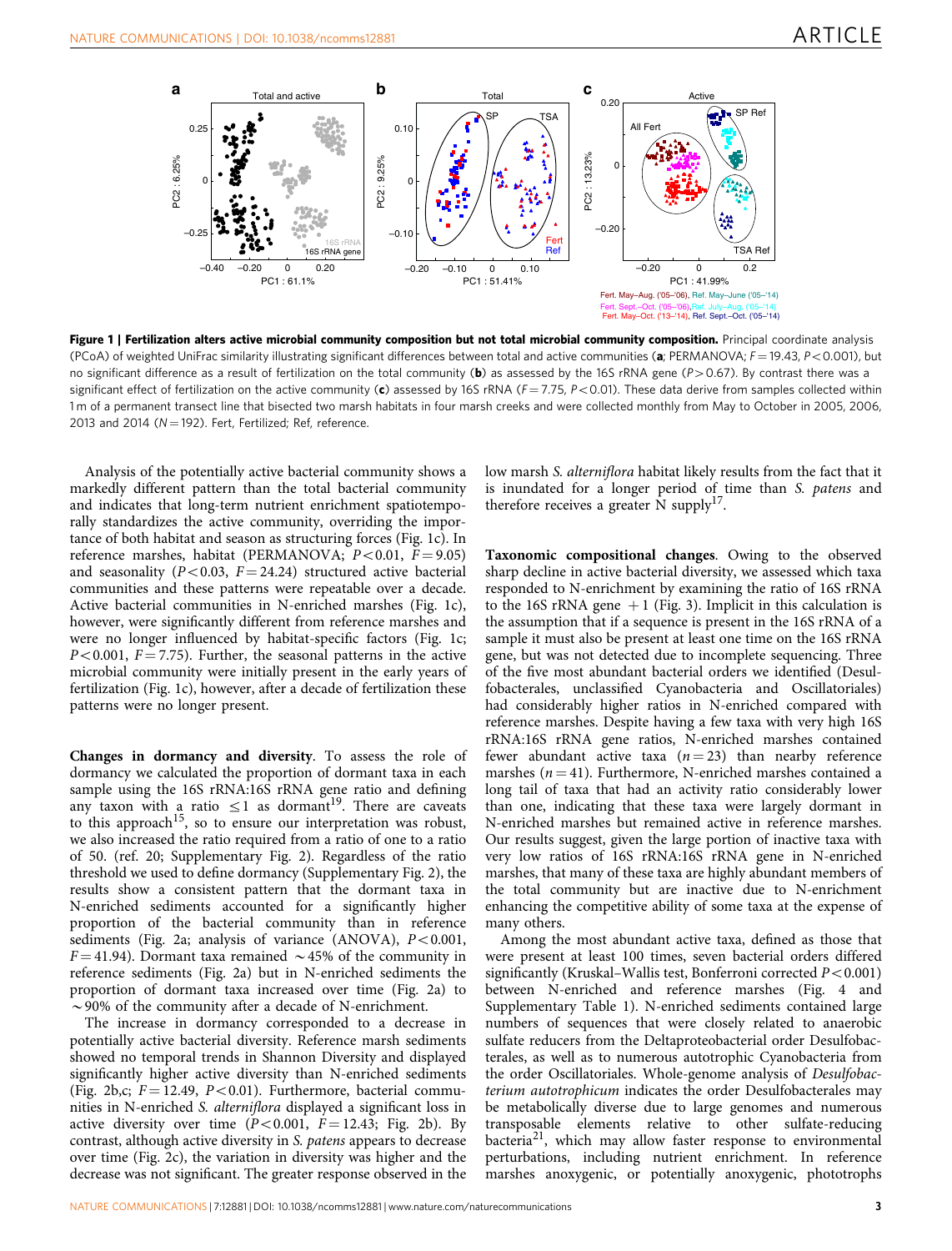<span id="page-3-0"></span>

Figure 2 | Nutrient enrichment increases the per cent of dormant taxa and decreases active diversity. Per cent of dormant taxa (a) in N-enriched (red) and reference (blue) marshes and Shannon diversity of the potentially active community, as assed by 16S rRNA for tall S. alterniflora (TSA; b) and S. patens  $(SP; c)$ . Boxes represent 25-75% quartiles, and the solid black line is the median value. Nutrient enrichment induced a decrease in active diversity  $(F = 12.49, P < 0.01, N = 192).$ 

(Chromatiales, Chlorobi, Rhizobiales, and Rhodocyclales) were significantly more abundant than in fertilized marshes. By contrast, cyanobacteria dominated the phototrophs in fertilized marshes [\(Fig. 3](#page-4-0)), with unclassified Cyanobacteria and the cyanobacterial order Oscillatoriales, responding favourably to nutrient enrichment. Oscillatoriales are common bloom-forming autotrophs that display broad genetic, phenotypic and habitat diversity, which may explain their ability to respond to higher N loads despite many members possessing the capacity to fix N ([ref. 22\)](#page-7-0). While N-fixation has been reported in salt marshes<sup>23</sup>, which are characterized by high concentrations of particle-bound and pore water ammonium, enhanced N-enrichment to surface sediments may allow Oscillatoria in fertilized marshes to forego N-fixation and increase their activity relative to Oscillatoria in reference marshes.

Changes in ecosystem metabolism. To determine whether there were any effects on ecosystem function resulting from the proliferation of Desulfobacterales, unclassified Cyanobacteria and Oscillatoriales, we measured whole ecosystem metabolism using dissolved oxygen concentrations in the water column of one pair of reference and N-enriched marsh tidal creeks ([Fig. 5\)](#page-5-0). During high tide, when sediments in the low marsh habitat were submerged, the N-enriched creek demonstrated both enhanced autotrophy during the day and enhanced heterotrophy at night compared with the reference creek [\(Fig. 5\)](#page-5-0). Previous work also suggested that when salt marsh bacterial activity was enhanced by N-enrichment, it was in response to increased phototrophic productivity<sup>[24](#page-7-0)</sup>. Taken together these data suggest a tight coupling whereby Cyanobacteria in marsh sediments consume excess nitrate and release labile carbon compounds that stimulate the activity of Desulfobacterales. Thus, there may be alteration of the carbon cycle in nutrient-enriched marshes due to enhancement of both bacterial photosynthesis and respiration, and the role these changes play in maintaining marsh geomorphology is a critical concern<sup>[10](#page-7-0)</sup>

### **Discussion**

Microbial dormancy in these nutrient-enriched salt marsh sediments is higher than reported values for soil systems<sup>8</sup>, lake systems<sup>[19](#page-7-0)</sup> and coastal waters<sup>[25](#page-7-0)</sup> using comparable methodology. These results confirm the assertion that dynamic abiotic conditions may promote dormancy, but also highlight the important role that dormancy plays in the capacity of microbial communities to withstand environmental perturbations.

Dormancy can be a response to nutrient limitation and there is evidence that alleviation of nutrient limitation can reduce rates of dormancy in lake systems<sup>[19](#page-7-0)</sup>. Salt marshes are N-limited systems<sup>26</sup> yet despite N-enrichment, our results indicate that salt marsh microbial communities increase the proportion of dormant taxa in response to N additions, which may suggest a differential response of water and soil/sediment communities. We hypothesize that the high rates of dormancy we observed in the nutrient-enriched marshes are a result of enhanced competition whereby bacteria better adapted to higher N-loads outcompete other bacteria for nutrients and energy sources, leading to an increase in dormancy among other taxa present in the community. In a sense, nutrient addition to marsh sediments may induce blooms of Desulfobacterales and Oscillatoriales, much like estuaries often have algal blooms in response to excess N ([ref. 27](#page-7-0)). Other nutrient enrichment-induced changes to the marsh, including changes in the geomorphology<sup>10</sup> of the marsh creeks and changes in faunal abundances<sup>[28](#page-7-0)</sup> could also influence the proportion of active taxa in marsh sediments. Regardless, our data suggest that despite the marked effect of nutrient enrichment on the active microbial community, the total bacterial community remained unaffected, allowing marshes to maintain a reservoir of genetic diversity that provides a buffer such that the highly diverse bacterial community can respond to future environmental change.

In contrast to terrestrial grasslands where edaphic conditions are comparably more stable, salt marshes are highly dynamic systems, with environmental conditions changing on rapid timescales (minutes to hours). Our results demonstrate a surprising stability of the total microbial community to N-enrichment [\(Fig. 1b\)](#page-2-0), however, a recent analysis of terrestrial grasslands systems<sup>[3](#page-7-0)</sup> showed consistent shifts in the total microbial community in response to nutrient enrichment from grasslands across the globe. Our results suggest differential control mechanisms on the structure of microbial communities between soils and water-saturated sediments. This difference may be related to community adaptation to intrinsic environmental variability such that sediment microbial communities respond by altering the dormant versus active community, thereby allowing them to respond to rapid changes in their environment, while soil microbial communities alter the total community structure.

Nutrient-enriched salt marshes demonstrate a marked loss in active microbial diversity (Fig. 2b,c), suggesting a net shift in the metabolic functioning of microbial populations, despite no net change in total community composition. Given the stark decline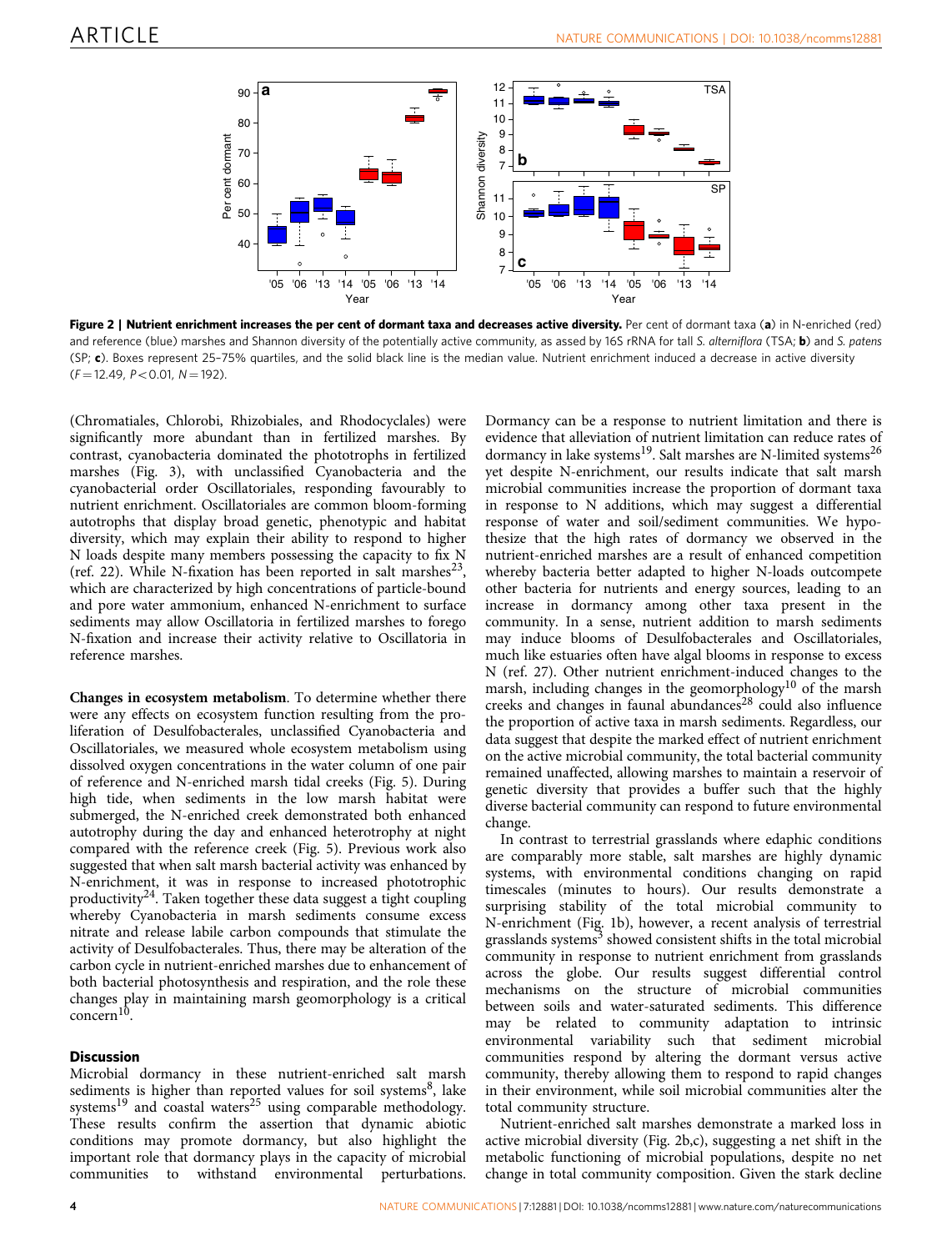<span id="page-4-0"></span>

Figure 3 | Nutrient-enriched marshes have a large number of inactive taxa. Order-level taxonomic composition of fertilized (red) and reference (blue) sediments assessed by the log<sub>10</sub> 16S rRNA:16S rRNA gene ratio for the microbial orders comprising 90% of all sequences. Orders coloured blue are significantly more abundant in reference sediments (Kruskal-Wallis test, Bonferroni corrected  $P < 0.001$ ) while red orders are significantly more abundant in N-enriched sediments. Black line is a 16S rRNA:16S rRNA gene ratio of 1. Taxa with a ratio higher than 1 are considered active and taxa with ratios lower than 1 are considered dormant. Points are the mean and error bars are s.e.m.

in active bacterial diversity we expect to see a decrease in functional diversity, as well as a shift in ecosystem function, as was previously shown in pelagic communities<sup>29,30</sup>. While relationships between biodiversity and ecosystem function have been shown in a variety of organisms such as plants<sup>[4](#page-7-0)</sup>, studies examining the relationship between diversity and function in microbial communities have been equivocal. Reed and Martiny<sup>14</sup> demonstrated a net shift in community composition correlated with enhanced respiration, however, this correlation was not observed in a similar study<sup>[31](#page-7-0)</sup>. Given the marked decrease in diversity of the active microbial community and the ecosystemscale enhancement in both autotrophy and heterotrophy in

response to N-enrichment, we conclude that N-enrichment to salt marshes likely alters metabolic function and thus, ecosystem function of these critically important coastal habitats.

Increased N additions to ecosystems worldwide have fundamentally altered microbial communities and the biogeochemical functions they mediate<sup>4,32</sup>. In coastal salt marshes, N-enrichment promotes an active bacterial community that is spatiotemporally homogenous compared with reference marshes. A decade of nutrient enrichment in marsh sediments resulted in the highest reported proportion of dormant bacterial taxa and induced diversity loss in the active portion of the bacterial community, despite no apparent change in the total bacterial community. We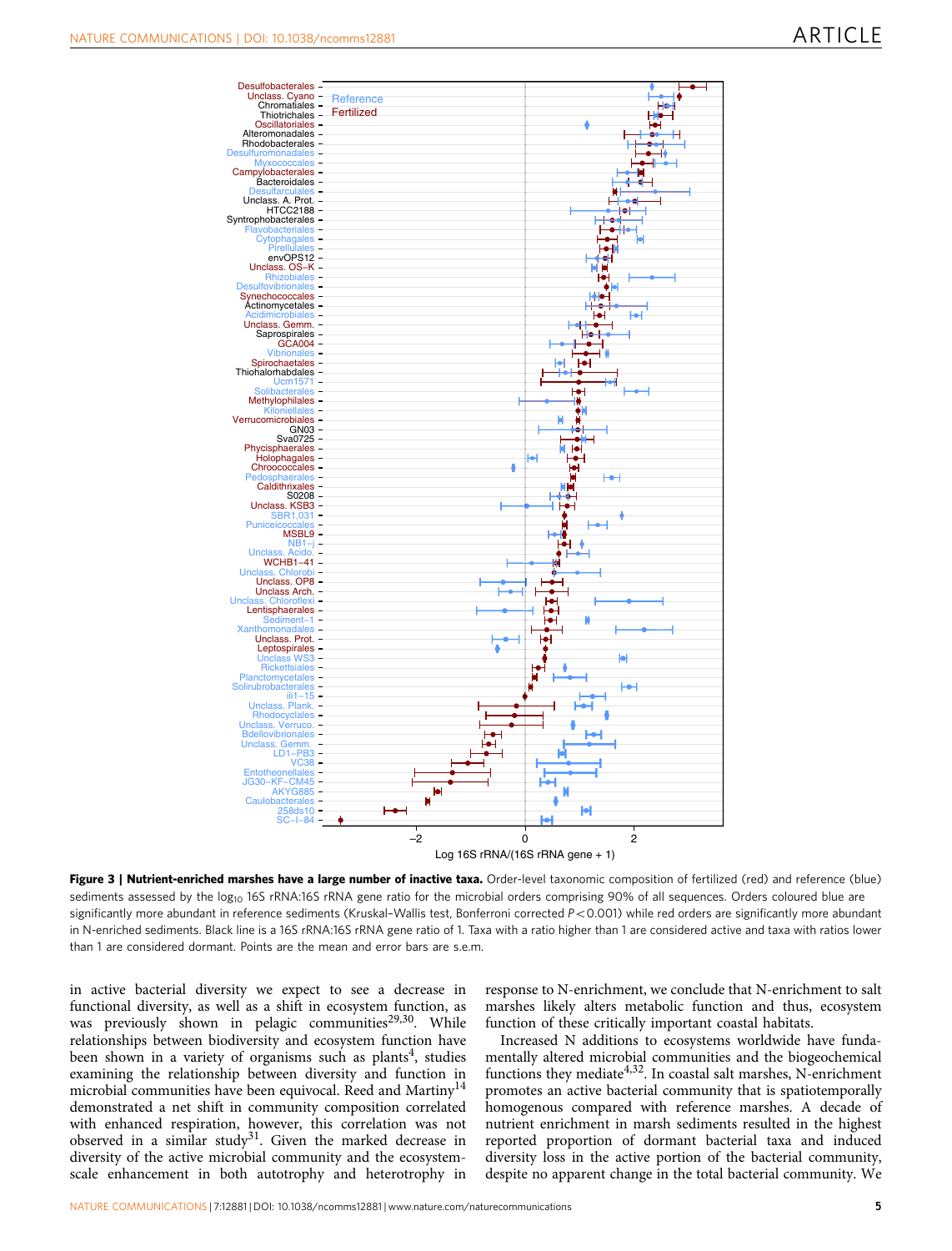<span id="page-5-0"></span>

Figure 4 | Nutrient enrichment increases the abundance of specific taxa. Significantly different OTUs in the potentially active communities between fertilized (red) and reference (blue) sediments present at least 100 times assessed by a Kruskal-Wallis test (Bonferroni corrected  $P < 0.0001$ ). The class of each OTU is indicated by the coloured circle. More taxonomic information about each OTU can be found in Supplementary Table 1. Points are the mean and error bars are s.e.m.



Figure 5 | Nutrient enrichment also enhances both autotrophy and heterotrophy. High-tide only dissolved oxygen-based NEM in the fertilized (red) and reference (blue) tidal creeks (a) and the difference (black) between the fertilized and reference creeks (b) plotted against time of day for each of the 12 high tides during a 6-day period in August 2012. Each point represents the mean NEM or difference rates evaluated every 10 min over the hour of high tide, with one s.d. bar for the means. Note the mean difference rate over each hour of high tide is more tightly constrained than the mean for either creek. Shading denotes the period between dusk and dawn, and black arrows identify the time range of three tides that flood the high marsh platform and may have systematic positive biases in NEM, particularly in the reference creek (see Methods).

suggest that the highly dynamic nature of salt marsh sediments promotes bacterial dormancy as an ecological strategy for the maintenance of microbial diversity. Our results suggest a unique feature of salt marsh bacterial communities in that the active diversity of the community can be markedly diminished, while still maintaining a genetic reservoir of traits that can respond to future environmental changes. This work underscores the importance of examining both total and active bacterial communities in future studies as their responses to global change drivers such as nutrient enrichment are likely to diverge.

### Methods

Study site description. This experiment was conducted at the Plum Island Ecosystems Long-Term Ecological Research Station (PIE-LTER) in Northeastern Massachusetts, USA (42.759 N, 70.891 W). Nested within the LTER, a long-term ( $>$ 10 years), large-scale (60,000 m<sup>2</sup> per treatment marsh system) nutrient enrichment experiment called the TIDE Project<sup>[10,13,17](#page-7-0)</sup> is ongoing. One marsh system received nutrient enrichment with target enrichment of 70–100  $\mu$ M nitrate in the creek water on the rising tide continuously throughout the growing season since 2004 and an additional creek was fertilized in 2005 and then again from 2009 to the present. Two additional creeks received no fertilizer and serve as reference marshes.

Sample collection. We collected samples monthly over the course of the growing season (May–October) in 2005, 2006, 2013 and 2014 at low tide. All samples were collected within 1 m of permanent transects. Sediment was collected within two dominant macrophytes: S. patens and the tall ecotype of S. alterniflora. Surface sediments (top 2 cm) were collected in triplicate with sterile, cutoff 30 ml syringes and homogenized in a sterile 50 ml centrifuge tube. Samples were aliquoted into either empty cryovials or cryovials containing 1 ml RNAlater (Invitrogen, Grand Island, NY, USA). Samples put into RNAlater were mixed by vigorous shaking before storage. All samples were stored on dry ice for  $\langle 1 \text{ h}$  until they were flash frozen in liquid nitrogen.

**Nucleic acid extraction.** DNA was extracted from  $\sim$  0.25 g of sediment using the MoBio PowerSoil Total DNA Isolation Kit (Carlsbad, CA, USA) following the manufacturer's instructions. RNA was extracted from  $\sim$  0.5 g sediment following the protocol of Mettel *et al.*<sup>[33](#page-7-0)</sup> with modifications. First, to remove residual RNAlater, sediments were spun at 20,000g for 1 min and the resulting supernatant was discarded. To each sample 700 µl of PBL buffer (5 mM Tris-HCl (pH 5.0), 5 mM Na2EDTA, 0.1% (wt/vol) sodium dodecyl sulfate and 6% (vol/vol) watersaturated phenol), along with 0.5 g 0.17 mm glass beads were vortexed at maximum speed for 10 min. Samples were then spun at 20,000g for 30 s and the supernatant was transferred to a clean tube. The remaining sediment and glass beads were resuspended in  $700 \mu$ l TPM buffer (50 mM Tris-HCl (pH 5.0), 1.7% (wt/vol) polyvinylpyrrolidone and 20 mM MgCl<sub>2</sub>) and vortexed at maximum speed for an additional 10 min. Sediment was then spun at 20,000g for 30 s and the supernatant was pooled with the previous supernatant. An equal volume of phenol:choloroform:isoamyl alcohol (25:24:1 v/v/v) was added to each sample and mixed by vortexing at maximum speed for 30 s. Samples were then spun at 20,000g for 30 s, the aqueous layer was transferred to a fresh tube and nucleic acids were precipitated with 0.7 volumes of 100% isopropanol and 0.1 volumes 3 M sodium acetate (pH 5.7). Samples were spun at  $20,000g$  for 30 min, the supernatant was discarded and the resulting pellet was washed with 70% ethanol and allowed to air dry. The washed RNA was loaded onto an Illustra Autoseq G-50 Spin Column (GE Healthcare, Pittsburgh, PA, USA), which contained 500 ml prewashed Q-Sepharose (GE Healthcare). Samples were spun at 650g for 7s and then eluted five times with 80  $\mu$ l of 1.5 M NaCl (pH 5.5). The flow through was transferred to a clean tube, precipitated with 0.7 volumes 100% isopropanol and 0.1 volumes sodium acetate (pH 5.7), and spun at 20,000g for 30 min. The resulting pellet was washed with 70% ethanol, allowed to air dry and then resuspended in 50 µl di-ethyl pyrocarbonate-treated water.

RNA samples were checked for DNA contamination using general bacterial primers 515F and 806R ([ref. 34\)](#page-7-0), and any DNA contamination was removed using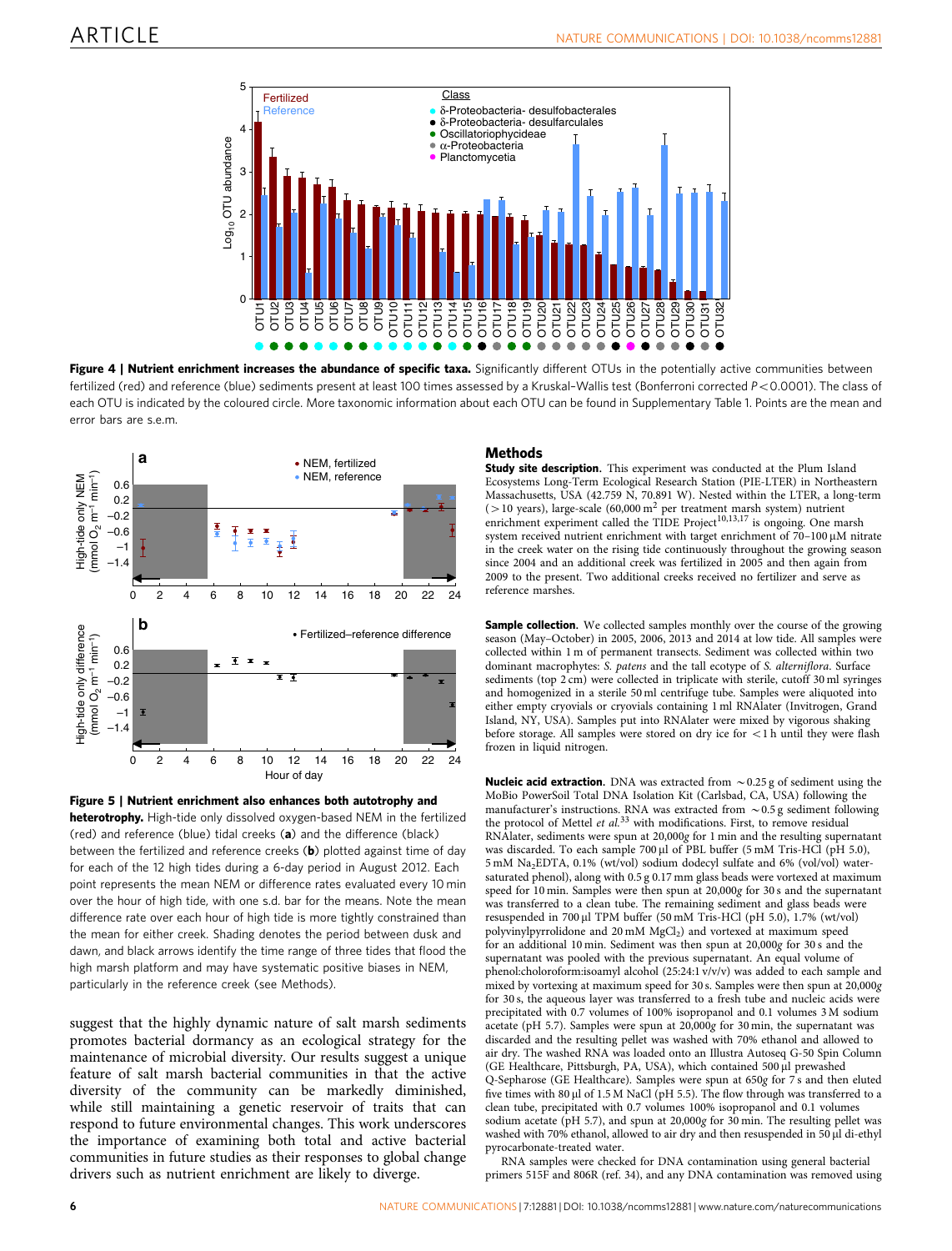<span id="page-6-0"></span>DNase I (New England BioLabs, Ipswich, MA, USA) following the manufacturer's instructions. We then reverse transcribed RNA to cDNA using the Invitrogen Superscript RT III cDNA synthesis kit following the manufacturer's instructions for random hexamers. Proper cDNA synthesis was verified by PCR with general bacterial primers, with product checked on a 1.5% agarose gel stained with ethidium bromide.

PCR and sequencing. We quantified DNA and RNA concentrations with Picogreen and Ribogreen (Invitrogen) kits, respectively, following the manufacturer's instructions, and DNA and cDNA were normalized to  $3$  ng  $\mu$ l<sup>-1</sup> for all PCR reactions. Samples were then prepared for sequencing on the Illumina MiSeq[34](#page-7-0). We first used general bacterial primers 515F and 806R [\(ref. 34\)](#page-7-0), with appropriate Illumina adaptors, and individual 12 bp GoLay barcodes attached to the reverse primers. We amplified each sample in triplicate using previously described PCR conditions<sup>34</sup>. Samples were verified with gel electrophoresis and target bands were excised and purified with the Qiagen QIAquick gel extraction kit (Qiagen, Valencia, CA, USA). Samples were quantified fluorometrically using a Qubit 2.0 (ThermoFisher, Waltham, MA, USA) and were pooled in equal molar concentrations for sequencing on the Illumina MiSeq platform for paired-end 151 bp sequencing. All sequencing was performed at the University of Massachusetts Boston using V2 chemistry.

Sample preservation and extraction method verification. Owing to the nature in which the samples were preserved (RNAlater and dry ice) and how the nucleic acids were extracted (MoBio PowerSoil DNA Isolation kit and following Mettel  $et$   $al$ <sup>[33](#page-7-0)</sup>), we sought to understand the effect of our preservation and extraction methodology. While studies have shown RNAlater to be an effective method to<br>preserve rRNA and mRNA for sequencing<sup>35</sup>, these studies focused on water samples, and the efficacy of RNAlater in preserving sediment samples has not been investigated. To test our methodology, we extracted three salt marsh sediment samples preserved in either RNAlater or flash frozen in liquid nitrogen. In addition, we verified our extraction methods against a commercially available co-extraction kit (MoBio PowerSoil Total RNA Isolation Kit) following the manufacturer's instructions. The 16S rRNA gene and rRNA were sequenced and the resulting sequence data were processed as described below. To determine any significant differences between methods we compared weighted UniFrac similarity (Supplementary Fig. 3) values using a one-way ANOVA. There were no significant differences as a result of the different extraction or sediment preservation methods (Supplementary Fig. 3). It is also worth noting that the synchronous patterns in active microbial community structure in the reference marshes over a decade provide confidence that the long-term storage of sediments in RNALater did not adversely affect the nucleic acids ([Fig. 1c\)](#page-2-0).

**Sequence and data analysis.** Paired-end reads were joined using fastq-join<sup>[36](#page-7-0)</sup> with default parameters. Joined reads were then demultiplexed and quality filtered in QIIME<sup>[37](#page-7-0)</sup> following methods outlined previously<sup>38</sup>. Sequences were screened for chimeras using de novo mode in UCHIME<sup>[39](#page-7-0)</sup> and the resulting chimeric sequences were discarded. After quality filtering, a total of 25.31 million rRNA and rRNA gene sequences were included in the final analysis. Operational taxonomic units<br>(OTUs) were clustered at 97% sequence similarity using swarm<sup>[40](#page-7-0)</sup> in QIIME, and OTUs appearing only once (singletons) across the data set were discarded. A representative sequence was chosen from the most abundant sequence for each out, and taxonomy was assigned using BLAST against the GreenGenes database (version 13.5). In addition, we filtered out all sequences matching chloroplasts. Representative sequences for each OTU were aligned with PyNast<sup>[41](#page-7-0)</sup> and a phylogenetic tree was constructed using fasttree<sup>42</sup>.

Beta diversity was calculated on normalized OTU tables using weighted UniFrac<sup>43</sup>. For comparison, we also analysed beta diversity using Bray Curtis similarity, which does not take the phylogenetic information of the OTUs into account when calculating similarity and the results are consistent with UniFrac results. To assess differences in community composition, we used adonis<sup>[18](#page-7-0)</sup> with 10,000 permutations implemented in QIIME. Adonis tests significance of categorical variables using a PERANOVA by fitting linear models to distance matrices and assessing model fit with an F-test. To assess the degree of dormancy we calculated the 16S rRNA:16S rRNA gene  $+1$  ratio for each taxa in each sample and defined a taxon as active with a ratio  $>1$  [\(ref. 19](#page-7-0)). Work has shown 16S  $rRNA:16S$  rRNA gene ratios can vary among taxonomic groups<sup>15</sup> and the ratio used here, and previously<sup>25</sup>, may produce many false positives for active taxa due to the variation in the ratio and biases associated with methodology<sup>[7,15](#page-7-0)</sup>. To provide further support for our dormancy conclusions we addressed this issue by increasing the ratio of 16rRNA to the 16S rRNA gene between 1 and 50 to assess the effects of the ratio on the calculated rates of dormancy (Supplementary Fig. 2). We tested how levels of dormancy varied with fertilization using a one-way ANOVA in R [\(ref. 44](#page-7-0)).

Shannon diversity was calculated on rarified OTU tables normalized to the lowest sampling depth (32,501) in QIIME (10,000 restarts with steps of 100). To assess the diversity of active taxa, we calculated the 16S rRNA to 16S rRNA gene ratio for each order and defined an order as active when its ratio was  $>1$ . To determine significant changes in diversity between fertilization regimes and over

time we used multiple one-way ANOVAs after testing that the data met the relevant assumptions. Finally, to assess significant differences in relative OTU abundance and relative abundance of microbial orders due to fertilization we used a Kruskal–Wallis test in QIIME and R, defining significance with a Bonferroni corrected P value  $< 0.001$ . Owing to the large number of OTUs present in the data set, we only compared taxa present 100 times when examining differential frequencies of taxa. Owing to the conservative nature of Bonferroni correction, we also examined the results of a false detection method (Benjamini–Hochberg test) and found that they produced identical results.

Net ecosystem metabolism in tidal creeks. YSI 6 series water property sondes (measuring conductivity, temperature and oxygen saturation state) and Onset HOBO pressure loggers (for water depth) were deployed in summer of 2012 in the bed of each tidal creek roughly 2 m below the tall-form S. alterniflora zone, at 115 m (N-enriched) and 129 m (reference) upstream from the nearest confluence with another primary creek. Sonde data were pre- and post-calibrated, and independently cross-calibrated against in situ oxygen concentration. Concentration is determined from saturation state using the oxygen solubility function<sup>[45](#page-7-0)</sup>. Only 6 days of sensor data are analysed here because a bank collapse covered the sensor in the fertilized creek preventing further data analysis. Water depth and creek geometry were used to construct tidally varying water balances. Modelled<br>freshwater inputs<sup>46</sup>, tidal porewater exchange<sup>[47](#page-7-0)</sup> and spring-neap-driven drainage of the marsh platform[48](#page-7-0) are small compared with advective fluxes during the deployment period ( $\sim$  1% of total flux each) and are not included.

Dissolved oxygen concentrations and the water budget are used to build a non-steady-state oxygen mass balance for each tidal creek<sup>49</sup>. The oxygen balance includes terms for gas exchange and the balance between photosynthesis and respiration, that is, net ecosystem metabolism in oxygen units (NEM), and is solved for a control volume at the sampling location. We extend the control surfaces into the marsh sediments to include any oxygen consumption by other terminal metabolic products (for example, sulfide<sup>50,51</sup>) in the resulting estimate of NEM. We chose a gas exchange parameterization that incorporates short-term variability in both wind speed and current velocity in a shallow, limited fetch channel<sup>5.</sup> Gas exchange flux is smaller in magnitude (25–45% lower) if the current and wind speed or current-only parameterizations are used<sup>52,49</sup>. All four estimates are consistent with in situ noble gas fluxes during the experimental period at each site.

Average and s.d.'s of NEM (per unit length of creek) over the hour of high tide at both creeks are plotted in [Fig. 5a,](#page-5-0) when the tall-form S. alterniflora zone is flooded and interacting with the creek water column. Morning high tides may be more heterotrophic in this particular zone because of oxygen deficit built up overnight or light and temperature enhanced respiration before peak photosynthesis; this trend is consistent with the longer time series available at the reference creek. The difference between the NEM in the N-enriched and reference creeks is plotted in [Fig. 5b](#page-5-0). The generally higher daytime and lower night-time NEM in the N-enriched creek is consistent with both enhanced oxygen production and respiration in the N-enriched creek.

There are two potential sources of positive bias that may explain NEM values  $>$  0 for the three consecutive night-time spring tides between 23:00 and 01:00: first, we do not constrain bubble injection<sup>[53,54](#page-7-0)</sup> and the dissolution of air trapped in the surface sediments as the tide rises; our mass balance would erroneously attribute oxygen added in this way to biological production. This process is likely to affect both creeks in a similar way and thus would not affect the NEM difference between the creeks (which is what is relevant to the arguments presented here). Second, the reference creek connects to an adjacent drainage during the highest tides (marked with an arrow on [Fig. 5a,b](#page-5-0)) and therefore the volume transport model likely is not accurate at these highest tides. This factor would only affect the reference creek. On the basis of two additional weeks of  $O<sub>2</sub>$  measurements at the reference creek only (not shown), we can deduce from the difference of typical night-time high-tide NEM ( $n=8$ ) and peak flooding NEM ( $n=3$ ) that this second factor is likely equal to  $\sim$  0.35 mmol O<sub>2</sub> m<sup>-1</sup> min<sup>-1</sup>. Thus, the errors caused with drainage during high tide would decrease the difference between reference and enriched creek but for two out of the three peak flooding time points (marked with black arrows), the night-time NEM difference between reference and enriched creeks would still be significant.

Data availability. The data associated with the net ecosystem metabolism measurements are available through the LTER Network Data Portal, PASTA [\(https://portal.lternet.edu/nis/home.jsp\)](https://portal.lternet.edu/nis/home.jsp) with [DOI: http://dx.doi.org/10.6073/pasta/](http://dx.doi.org/10.6073/pasta/fe47a9461bd332fae3ac7792af21c2b0) [fe47a9461bd332fae3ac7792af21c2b0,](http://dx.doi.org/10.6073/pasta/fe47a9461bd332fae3ac7792af21c2b0) on the Plum Island Ecosystems LTER web site ([http://pie-lter.ecosystems.mbl.edu\)](http://pie-lter.ecosystems.mbl.edu). All microbial sequences have been deposited in the Sequence Read Archive under accession number SRP072677, and additional metadata can be accessed through the PIE LTER web site [\(http://pie-lter.ecosystems.mbl.edu](http://pie-lter.ecosystems.mbl.edu)).

#### References

- Conley, D. J. et al. Controlling eutrophication: nitrogen and phosphorus. Science 323, 1014-1015 (2009).
- 2. Isbell, F. et al. Nutrient enrichment, biodiversity loss, and consequent declines in ecosystem productivity. Proc. Natl Acad. Sci. USA 110, 11911–11916 (2013).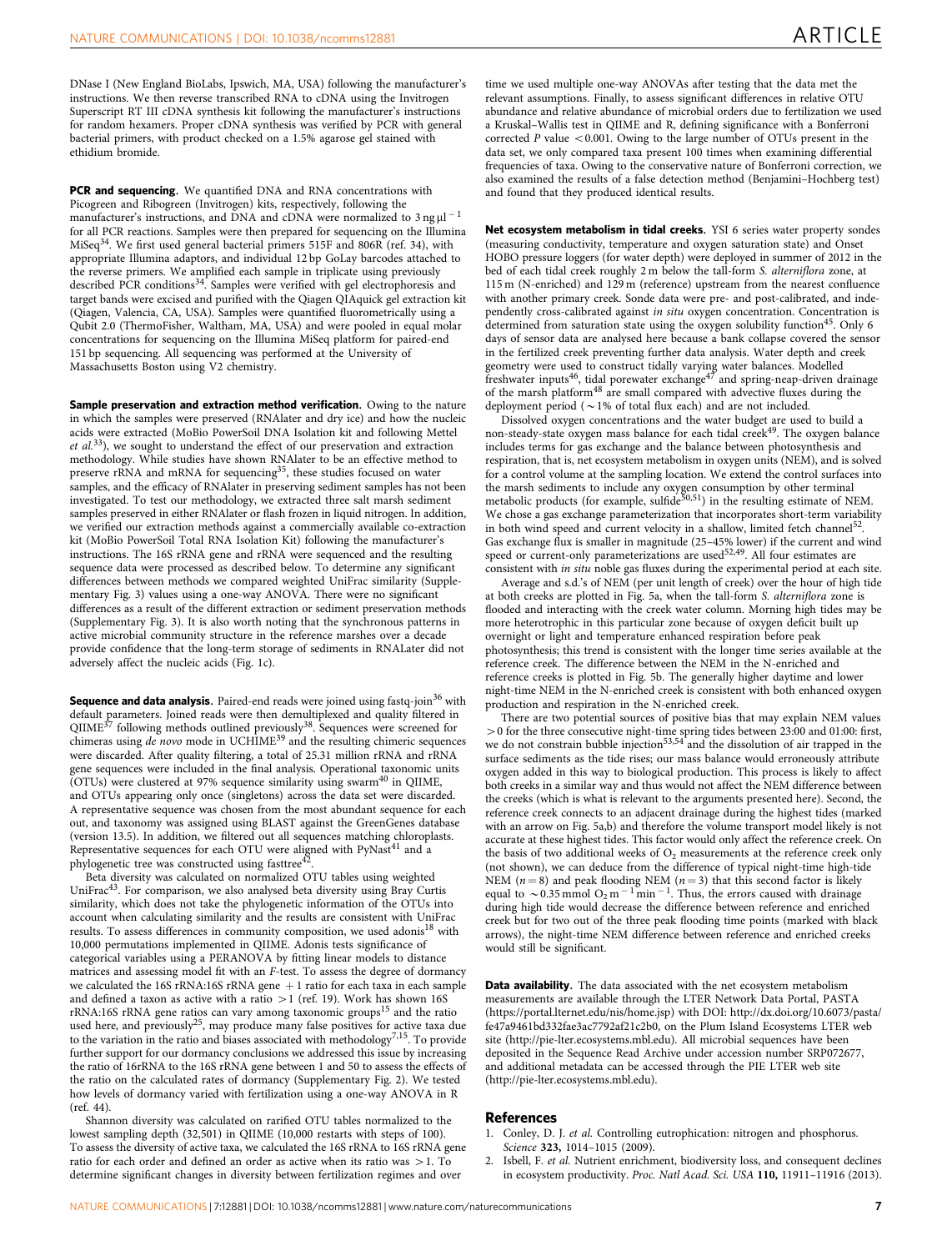- <span id="page-7-0"></span>3. Leff, J. W. et al. Consistent responses of soil microbial communities to elevated nutrient inputs in grasslands across the globe. Proc. Natl Acad. Sci. USA 112, 10967–10972 (2015).
- 4. Hooper, D. U. et al. A global synthesis reveals biodiversity loss as a major driver of ecosystem change. Nature 486, 105–108 (2012).
- 5. Finlay, B. J., Maberly, S. C. & Cooper, J. I. Microbial diversity and ecosystem function. Oikos 80, 209–213 (1997).
- 6. Nielsen, K. M., Johnsen, P. J., Bensasson, D. & Daffonchio, D. Release and persistence of extracellular DNA in the environment. Environ. Biosafety Res. 6, 37–53 (2007).
- 7. Carini, P. et al. Relic DNA is abundant in soil and obscures estimates of soil microbial diversity. Preprint at bioRxiv 043372 (2016).
- Lennon, J. T. & Jones, S. E. Microbial seed banks: the ecological and evolutionary implications of dormancy. Nat. Rev. Microbiol. 9, 119–130 (2011).
- 9. Pardo, L. H. M. et al. Effects of nitrogen deposition and empirical nitrogen critical loads for ecoregions of the United States. Ecol. Appl. 21, 3049–3082 (2011).
- 10. Deegan, L. A. et al. Coastal eutrophication as a driver of salt marsh loss. Nature 490, 388–392 (2012).
- 11. Bowen, J. L. et al. Microbial community composition in sediments resists perturbation by nutrient enrichment. ISME J. 5, 1540–1548 (2011).
- 12. Koop-Jakobsen, K. & Giblin, A. E. The effect of increased nitrate loading on nitrate reduction via denitrification and DNRA in salt marsh sediments. Limnol. Oceanogr. 55, 789–802 (2010).
- 13. Deegan, L. A. et al. Susceptibility of salt marshes to nutrient enrichment and predator removal. Ecol. Appl. 17, S42–S63 (2007).
- 14. Reed, H. E. & Martiny, J. B. Microbial composition affects the functioning of estuarine sediments. ISME J. 7, 868–879 (2013).
- 15. Blazewicz, S. J., Barnard, R. L., Daly, R. A. & Firestone, M. K. Evaluating rRNA as an indicator of microbial activity in environmental communities: limitations and uses. ISME J. 7, 2061–2068 (2013).
- 16. Kerkhof, L. & Kemp, P. Small ribosomal RNA content in marine Proteobacteria during non-steady state growth. FEMS Microbiol. Ecol. 30, 253–260 (1999).
- 17. Johnson, D. S. et al. Salt marsh plant aboveground responses to simulated coastal eutrophication. Ecol. Appl. (in the press).
- 18. Anderson, M. J. A new method for non-parametric multivariate analysis of variance. Austral. Ecol. 26, 32–46 (2001).
- 19. Jones, S. E. & Lennon, J. T. Dormancy contributes to the maintenance of microbial diversity. Proc. Natl Acad. Sci. USA 107, 5881–5886 (2010).
- 20. Aanderud, Z. T. et al. Bacterial dormancy is more prevalent in freshwater than hypersaline lakes. Front. Microbiol. 7, 853 (2016).
- 21. Strittmatter, A. W. et al. Genome sequence of Desulfobacterium autotrophicum HRM2, a marine sulfate reducer oxidizing organic carbon completely to carbon dioxide. Environ. Microbiol. 11, 1038–1055 (2009).
- 22. Marquardt, J. & Palinska., K. A. Genotypic and phenotypic diversity of cyanobacteria assigned to the genus Phormidium (Oscillatoriales) from different habitats and geographical sites. Arch. Microbiol. 187, 397–413 (2007).
- 23. Valiela, I. & Teal, J. M. The nitrogen budget of a salt marsh ecosystem. Nature 280, 652–656 (1979).
- 24. Bowen, J. L., Crump, B. C., Deegan, L. A. & Hobbie, J. E. Increased supply of ambient nitrogen has minimal effect on salt march bacterial production. Limnol. Oceanogr. 54, 713–722 (2009).
- 25. Campbell, B. J., Yu, L., Heidelberg, J. F. & Kirchman, D. L. Activity of abundant and rare bacteria in a coastal ocean. Proc. Natl Acad. Sci. USA 108, 12776–12781 (2011).
- 26. Nixon, S. W., Oviatt, C. A., Frithsen, J. & Sullivan, B. Nutrients and the productivity of estuarine and coastal marine ecosystems. J. Limnol. Soc. S. Afr. 12, 43e71 (1986).
- 27. Anderson, D. A., Gilbert, P. A. & Burkholder, J. M. Harmful algal blooms and eutrophication: nutrient sources, composition, and consequences. Estuaries 25, 704–726 (2002).
- 28. Johnson, D. S. & Short, M. I. Chronic nutrient enrichment increases the density and biomass of the mudsnail Nassarius obsoletus. Estuar. Coasts 36, 28–35 (2013).
- 29. Gilbert, J. A. et al. The taxonomic and functional diversity of microbes at a temperate coastal site: a 'multi-omic' study of seasonal and diel temporal variation. PloS ONE 5, e15545 (2010).
- 30. McCarren, J. et al. Microbial community transcriptomes reveal microbes and metabolic pathways associated with dissolved organic matter turnover in the sea. Proc. Natl Acad. Sci. USA 107, 16420–16427 (2010).
- 31. Waldrop, M. P. & Firestone, M. K. Response of microbial community composition and function to soil climate change. Microbiol. Ecol. 52, 716–724 (2006).
- 32. Galloway, J. N. et al. Transformation of the nitrogen cycle: recent trends, questions, and potential solutions. Science 320, 889–892 (2008).
- 33. Mettel, C., Kim, Y., Shrestha, P. M. & Liesack, W. Extraction of mRNA from soil. Appl. Environ. Microbiol. 76, 5995–6000 (2010).
- 34. Caporaso, J. G. et al. Global patterns of 16S rRNA diversity at a depth of millions of sequences per sample. Proc. Natl Acad. Sci. USA 108, 4516–4522 (2011).
- 35. Ottesen, E. A. et al. Metatranscriptomic analysis of autonomously collected and preserved marine bacterioplankton. ISME J. 5, 1881–1895 (2011).
- 36. Aronesty, E. ea-utils: Command-line tools for processing biological sequencing data<http://code.google.com/p/ea-utils> (2011) Accessed May, 2015.
- 37. Caporaso, J. G. et al. QIIME allows analysis of high-throughput community sequencing data. Nat. Methods 7, 335–336 (2010).
- 38. Bokulich, N. A. et al. Quality-filtering vastly improves diversity estimates from Illumina amplicon sequencing. Nat. Methods 10, 57–59 (2013).
- 39. Edgar, R. C., Haas, B. J., Clemente, J. C., Quince, C. & Knight, R. UCHIME improves sensitivity and speed of chimera detection. Bioinformatics 27, 2194–2200 (2011).
- 40. Mahé, F., Rognes, T., Quince, C., de Vargas, C. & Dunthorn, M. Swarm: robust and fast clustering method for amplicon-based studies. PeerJ 2, e593 (2014).
- 41. Caporaso, J. G. et al. PyNAST: a flexible tool for aligning sequences to a template alignment. Bioinformatics 26, 266-267 (2010).
- 42. Price, M. N., Dehal, P. S. & Arkin, A. P. FastTree 2-approximately maximumlikelihood trees for large alignments. PloS ONE 5, e9490 (2010).
- 43. Lozupone, C. A. & Knight, R. UniFrac: a new phylogenetic method for comparing microbial communities. Appl. Environ. Microbiol. 71, 8228–8235 (2005).
- 44. R Core Team. R: A Language and Environment for Statistical Computing (R Foundation for Statistical Computing, 2012).
- 45. Garcia, H. E. & Gordon, L. I. Oxygen solubility in seawater: better fitting equations. Limnol. Oceanogr. 37, 1307–1312 (1992).
- 46. Ganju, N. K. et al. Tidal and groundwater fluxes to a shallow, microtidal estuary: constraining inputs through field observations and hydrodynamic modeling. Estuar. Coasts 35, 1285–1298 (2012).
- 47. Nuttle, W. K. & Hemond, H. F. Salt marsh hydrology: implications for biogeochemical fluxes to the atmosphere and estuaries. Glob. Biogeochem. Cycles 2, 91–114 (1988).
- 48. Gardner, L. R. & Gaines, E. F. A method for estimating pore water drainage from marsh soils using rainfall and well records. Estuar. Coast. Shelf Sci. 79, 51–58 (2008).
- 49. Nidzieko, N. J., Needoba, J. A., Monismith, S. G. & Johnson, K. S. Fortnightly tidal modulations affect net community production in a mesotidal estuary. Estuar. Coasts 37, S91–S110 (2014).
- 50. Howarth, R. W. The ecological significance of sulfur in the energy dynamics of salt marsh and coastal marine sediments. Biogeochemistry 1, 5–27 (1984).
- 51. Larsen, S., Nielsen, L. P. & Schramm, A. Cable bacteria associated with longdistance electron transport in New England salt marsh sediment. Environ. Microbiol. Rep. 7, 175–179 (2015).
- 52. Borges, A. V. et al. Variability of the gas transfer velocity of CO2 in a macrotidal estuary (the Scheldt). Estuaries 27, 593–603 (2004).
- 53. Hamme, R. C. & Emerson, S. R. Constraining bubble dynamics and mixing with dissolved gases: implications for productivity measurements by oxygen mass balance. J. Mar. Res. 64, 73–95 (2006).
- 54. Morris, J. T. & Whiting, G. J. Gas advection in sediments of a South Carolina salt marsh. Mar. Ecol. Prog. Ser. 27, 187–194 (1985).

#### Acknowledgements

We thank researchers of the TIDE Project (NSF OCE0924287, OCE0923689, DEB0213767, DEB1354494 and DEB1353140) for maintaining the study site and the N-enrichment experiment. The TIDE project provided the YSI sondes, Jimmy Nelson did pre- and post-calibrations on the sondes, and Will Kearney and Sergio Fagherazzi provided the creek geometry transects for the water budget. We thank members of the Bowen lab for their help in field collections. Thom Thera and Illumina tech support provided tech support for sequencing. Bioinformatics could not have been done without the use of the supercomputing facilities managed by Jeff Dusenberry and the Research Computing Department at the University of Massachusetts Boston. The Plum Island LTER (NSF LTER OCE 0423565 and NSF OCE 1058747) provided critical intellectual and study site support. Finally, we thank Anne Giblin, David Johnson, James Nelson, Sarah Feinman, Andrew Babbin, Jay Lennon and an anonymous reviewer for helpful comments and discussions on the manuscript.

#### Author contributions

L.A.D. designed and oversaw the nutrient enrichment experiment and J.L.B. designed the microbial component of the work; P.J.K., J.H.A. and J.L.B. collected samples; P.J.K. processed samples and performed bioinformatics analyses; E.M.H. and R.H.R.S. collected and analysed the oxygen data and provided estimates of ecosystem metabolism; P.J.K. and J.L.B. wrote the paper with contributions from L.A.D., E.M.H. and R.H.R.S.

#### Additional information

Supplementary Information accompanies this paper at [http://www.nature.com/](http://www.nature.com/naturecommunications) [naturecommunications](http://www.nature.com/naturecommunications)